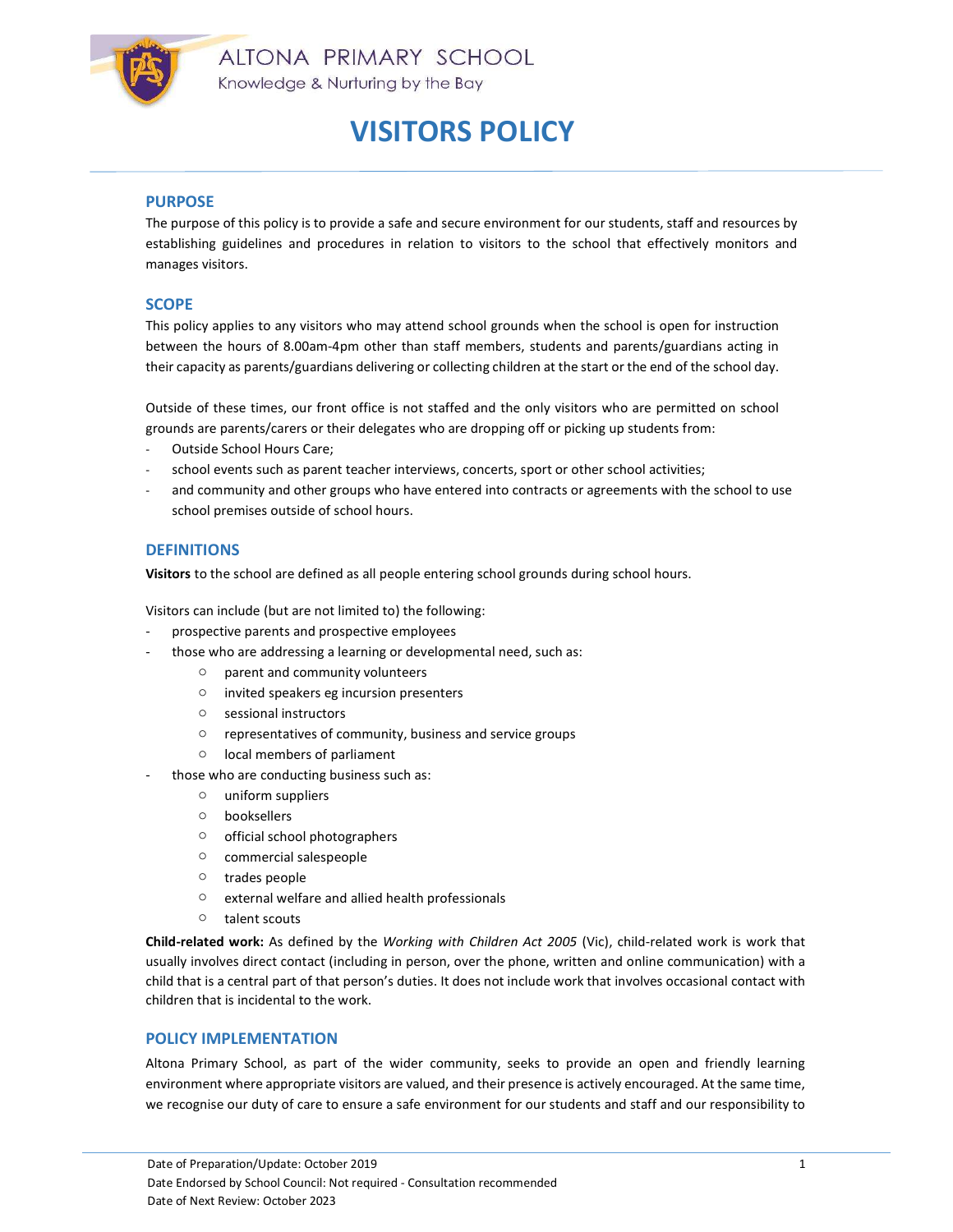

protect our resources against theft, vandalism and misuse. Altona Primary School encourages parents and carers to be actively involved in their child's development and education. We also strive to foster strong partnerships with local community services, schools and other organisations.

Altona Primary School is not a public place. The principal has the authority to permit or deny entry to school grounds and encourages all visitors to familiarise themselves with our school's Statement of Values, Child Safe Policy, Statement of Commitment to Child Safety, Child Safe Code of Conduct.

Visitors who are attending the school to deliver incursions, presentations, seminars or other activities and programs to students, will be fully supervised by school staff at all times during these sessions and when working with students. This is to ensure that the content delivered by the visitor is suitable for students and that students are not left unsupervised with visitors to the school.

When deciding to approve a visitor, the Principal will consider the visitor's purpose and the benefit to be derived by the students from the visit, specifically:

- the educational merit of the visit;
- the level of disruption to the functioning of the school in relation to the potential benefits to students;
- whether the proposed visit is consistent with the values of public education; and the potential for the visitor to cause controversy within the school or broader community.

All visitors will be expected to comply with any reasonable direction of the principal (or their nominee). This will include the requirement to follow our school's Child Safety Policy / Statement of Commitment to Child Safety and our Child Safety Code of Conduct. The principal has the discretion to make a decision about the ongoing suitability of a visitor and may determine at any time whether or not a person is suitable to visit at Altona Primary School. Visitors who fail to follow directions will be directed to the Administration Office and/or escorted from the premises.

Visitors may include, but are not limited to:

- Parents:
- Volunteers see our school's Volunteers Policy for more information;
- Prospective parents, students and employees;
- Invited speakers, sessional instructors and others addressing learning and development;
- Public officials (eg Members of Parliament, local councillors);
- Persons conducting business eg: uniform suppliers, booksellers, official school photographers, commercial salespeople;
- Tradespeople;
- Children's services agencies;
- Talent scouts;
- Department of Health and Human Services workers;
- Victoria Police;
- Persons authorised to enter school premises (eg Worksafe inspectors, health officers etc);
- Other Department of Education and Training staff (including allied health staff) or contractors;
- NDIS therapists or other allied health or health practitioners.

### Sign in procedure

All visitors to Altona Primary School are required to report to the administration office prior to undertaking any activity within the school. Visitors must: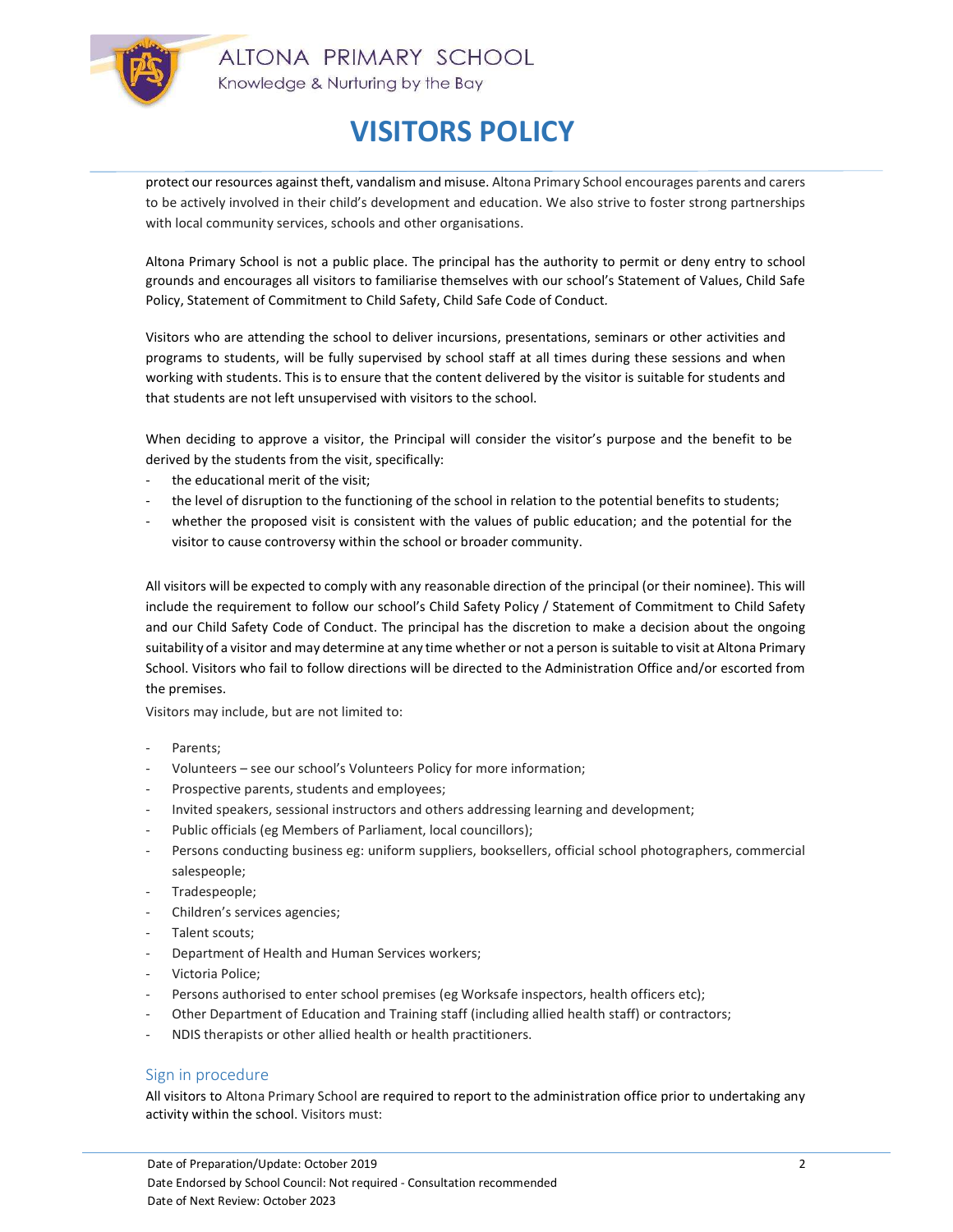

- Record their name, signature, date and time of visit and purpose of visit in the Compass Kiosk;
- Provide proof of identification to office staff upon request;
- Produce their valid Working with Children Check where required by this policy (see below)
- Wear a visitor's lanyard;
- Follow instruction from school staff and abide by all relevant policies relating to appropriate conduct on school grounds including Child Safety Code of Conduct, Workplace Bullying Policy and Statement of Values;
- Return to the office upon departure, sign out and return visitor's lanyard.

This process will be published in school communications and will be displayed at all school entrances.

Altona Primary School will ensure that our school's Child Safety Code of Conduct and Child Safe Standards are available and visible to visitors when they sign in.

### Requirements for visitors to produce a valid Working with Children Check card

For Working with Children Check (WWC Check) and other suitability check requirements relating to parents/carers and other volunteers working with students please see our Volunteers Policy.

All visitors either engaged or not engaged in child-related work, will be required to produce a valid WWC Check. Further background checks, including references, may also be requested at the discretion of the principal.

Visitors who will be working in areas away from students (e.g. a visiting auditor who will be located in the front office with administration staff) or who will be supervised and accompanied by a staff member during their visit (e.g. a Member of Parliament, a journalist, a prospective parent on a school tour) will not be required to have a WWC Check.

Sworn Victoria Police officers or sworn Australian Federal Police officers are exempt from requiring a WWC Check but may be asked to verify that they are sworn officers by providing proof of identification.

### Invited speakers and presenters

On occasion, Altona Primary School may invite external speakers or providers to deliver incursions, presentations, workshops and special programs for our students. Consistent with Department of Education and Training requirements, Altona Primary School will:

- ensure that the content of presentations and programs by external providers contributes to the educational development of our students and is consistent with curriculum objectives;
- ensure that any proposed visit, programs or content delivered by visitors complies with the requirement that education in Victorian government schools is secular and is consistent with the values of public education, Department policies and the *Education and Training Reform Act 2006* (Vic). In particular, programs delivered by visitors are to be delivered in a manner that supports and promotes the principles and practice of Australian democracy including a commitment to:
	- o elected government
	- o the rule of law
	- o equal rights for all before the law
	- o freedom of religion, speech and association
	- o the values of openness and tolerance
	- o respect the range of views held by students and their families.

### Parent visitors

We understand that there may occasionally be a reason why a parent or carer may want to speak to or see their child at school, during school hours.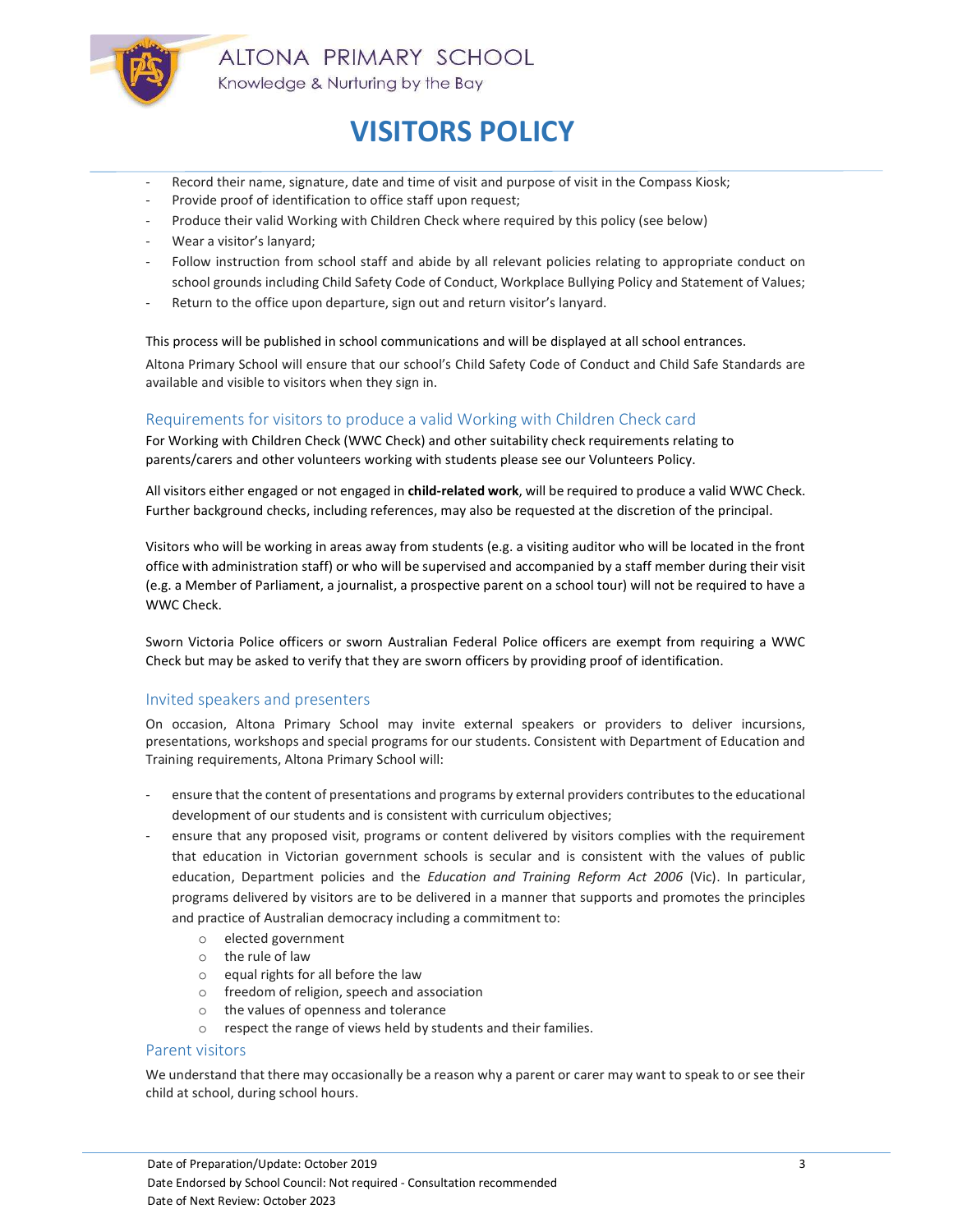

If there is a particular pressing or unavoidable issue that cannot wait until the end of the school day, we ask that parents or carers call the school office to make the request to speak to or see their child during school hours, which must be authorised by the Office staff or a member of the leadership team.

We also ask that parents avoid arranging to visit their children at school wherever possible, as this can cause inappropriate disruptions to the school day.

All parents or carers who visit our school during school hours, other than for the purposes of school pick-ups and drop offs or for specific school events (eg parent teacher interviews, concerts, assemblies etc), are required to sign in as a visitor at the school office.

### Other visitors

All business operators, tradespeople and other visitors attending the school to conduct work must report to the school office upon arrival for instruction and follow the sign in procedure outlined above.

#### General Guidelines

- 1. The Principal has operational responsibility in relation to the visitors who are allowed into Altona Primary School, for what purpose and on what conditions. All visitors to school are there at the discretion of the Principal.
- 2. All visitors during school hours are required to register their arrival at, and departure from the school at the front office, including printing their name, signing, and recording the date, times and purpose of the visit. They will be given a visitor's badge and must wear it for the duration of the visit. A visitor not wearing a current badge may be questioned as to the reason for their presence by staff, students or parents. They may be escorted to the office to sign in and obtain a current visitor's badge.
- 3. Parents or guardians picking up children early are required to sign in and out in the student late arrivals/early dismissal book.
- 4. In the event of an emergency, while they are on school grounds, visitors will follow instructions given by any member of school staff.
- 5. When visiting a classroom, parents accept the authority of the teacher and that they are in attendance on the teacher's terms. Teachers' value parental involvement and assistance, but they may ask a parent to leave a classroom or class activity.
- 6. Under the Working with Children Act 2005, volunteers or paid workers in the school are required to have a current Working with Children Check. All visitors to the school, having direct contact with children, will be required to possess a Working with Children Check (WWCC). A register of WWCC is maintained by the school and is kept in the office.
- 7. Maintenance contractors will be required to present identification and complete necessary paperwork in relation to the work at the school.
- 8. Visitors needing to take photos (e.g. surveyors, architects) will be escorted by the Principal or a designated member of staff. No photos of children will be permitted without the approval of the parents/guardians. Teachers will be notified prior to the event that visitors will be taking photographs.

#### FURTHER INFORMATION AND RESOURCES

Related School Policies

Volunteers Policy